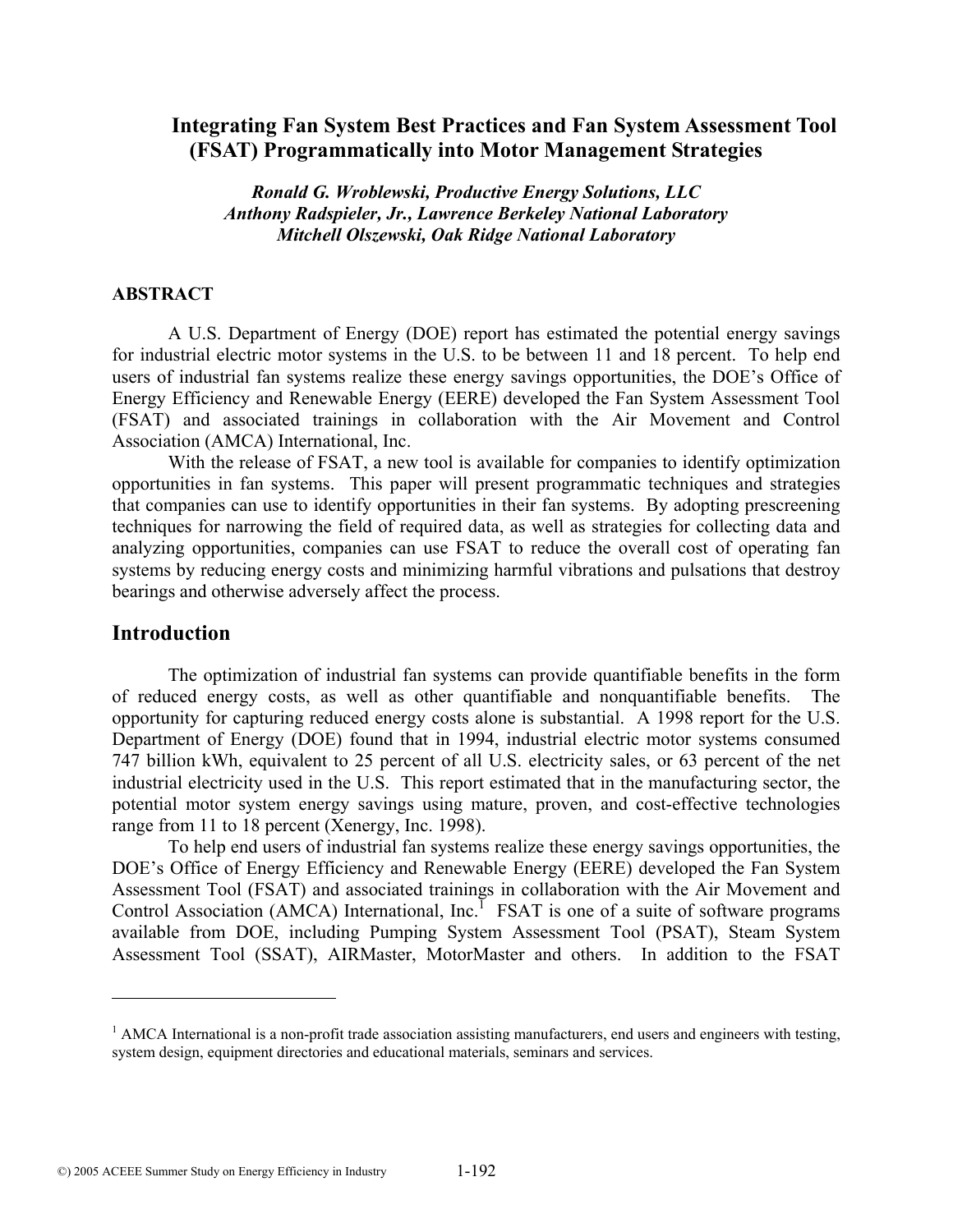software, two training courses have been developed, *Fan System Assessment Training* and *FSAT Qualified Specialist Training*.

With the release of FSAT, a new tool is available for companies to identify optimization opportunities in fan systems. This paper will present programmatic techniques and strategies that can help companies achieve maximum benefit from FSAT. By adopting prescreening techniques for narrowing the field of required data, as well as strategies for collecting data and analyzing opportunities, companies can use the software tool as part of a strategy to reduce the overall cost of operating fan systems by lowering energy costs and minimizing harmful vibrations and pulsations that destroy bearings and otherwise adversely affect the process.

FSAT is designed to help quantify the potential benefit of using a more optimally configured fan system to serve industrial processes. FSAT is able to calculate a fan system's energy use, determine how efficiently the system is operating and quantify possible savings from upgrading a system. In this paper, the term fan optimization refers to meeting the stated flow and pressure requirements in a more efficient manner. In some cases greater savings may be realized by reducing the flow or pressure requirements of the process, or even challenging the need for r the fan to begin with.

To further explore how FSAT can be part of a broader strategy to optimize fan systems, an Optimization Action Plan has been developed, as detailed below:

- Prioritize and rank opportunities
- Test highly ranked systems
- Perform FSAT analysis
- Prioritize projects, stating benefits and costs
- Look for co-funders
- Implement top-ranked project
- Verify and report savings

In addition, information will be presented on opportunities for developing in-house fan system knowledge, and ways that management can support the work of increasing the efficiency of fan systems.

## **Optimization Action Plan**

The Optimization Action Plan provides a method to identify fan systems within a plant that will benefit from optimization. The plan is designed to clearly identify the system upgrades that will capture the greatest energy savings. In this way, the most inefficient systems can be addressed first. Figure 1 is a graphic representation of the approach.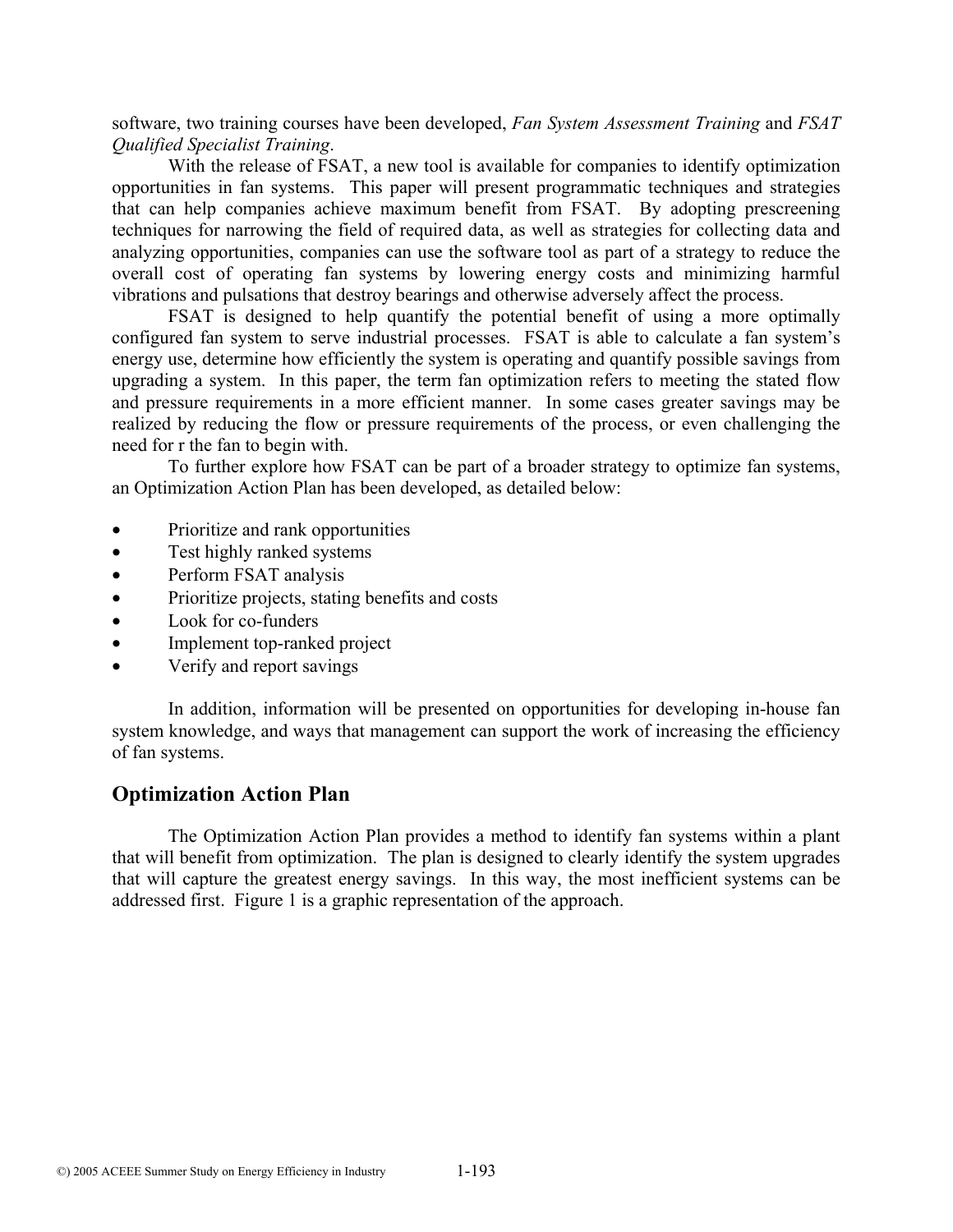

#### **Prioritize and Rank Opportunities**

The 19th century Italian economist Vilfredo Pareto made the observation that 20 percent of the population in Italy held 80 percent of the wealth (Pareto 1896). This observation has since been broadened to other fields. Industrial management and energy efficiency experts have restated it as 80 percent of the energy is consumed by 20 percent of the equipment. This rule can be useful in determining where to look first for optimization opportunities. For example, industrial facilities with large fan, pump, compressor or boiler systems should address the largest, most critical pieces of equipment first. The large loads and critical points of the process are where 80% of the potential system optimization benefits are usually found. If the primary loads are air compressors, pumps, boilers or steam then these loads should be examined prior to examining the fan systems. If the priority loads are fans, or if the other loads are already efficiently managed, then suggestions in this article pertaining to fans may be of use.

A selection criterion, such as listing all fans (or other equipment) that are a certain size or larger, is a useful tool. For the plants with the largest equipment, it may be useful to categorize the motor systems by size into primary - 500 hp (370 kW) or greater, secondary - 100 hp (75 kW) to 400 hp (300 kW), and tertiary - 75 hp and smaller.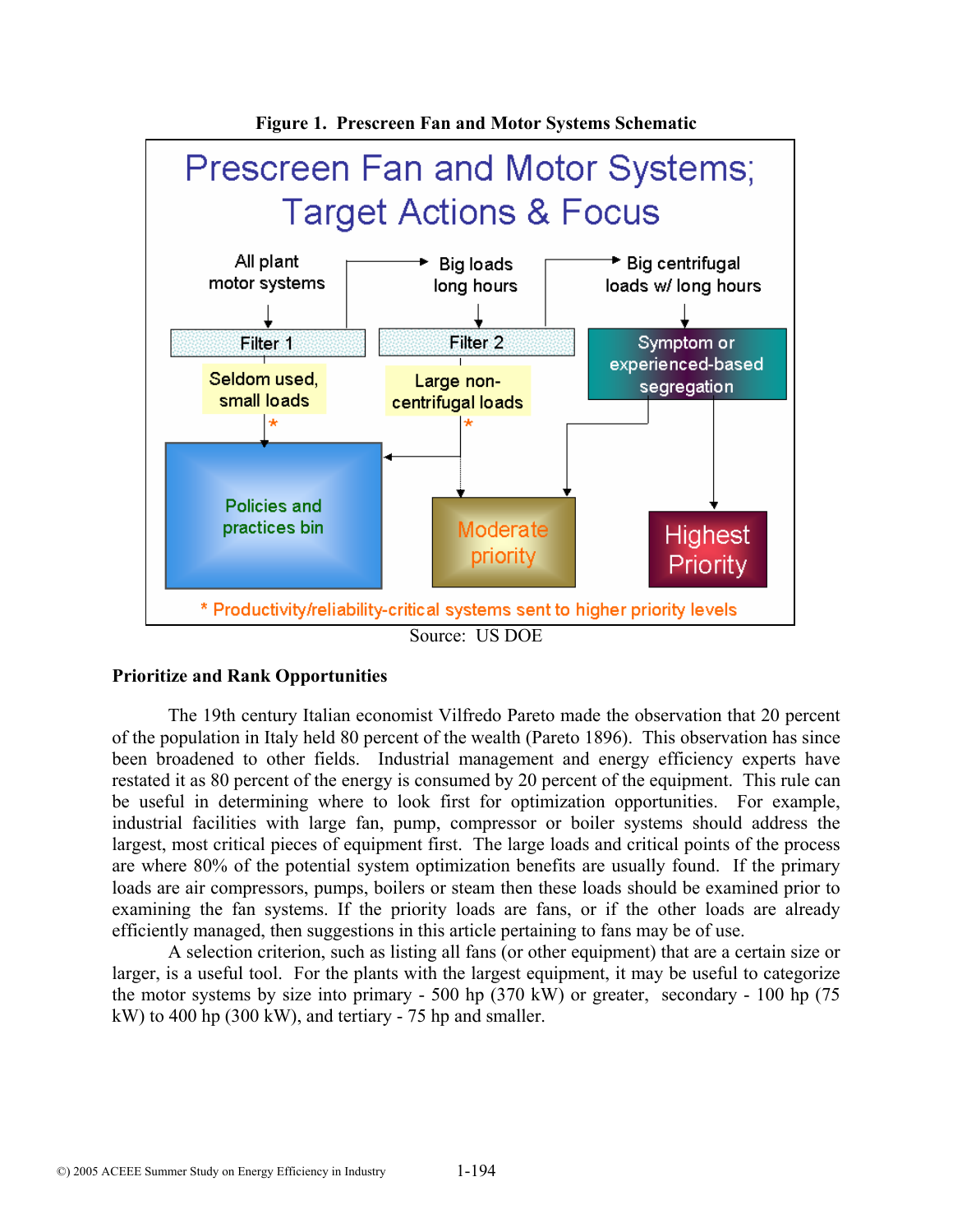The Fan System Optimization Checklist, Figure 2, provides a qualitative approach to screening fan systems prior to conducting performance assessment tests. Using the checklist allows companies to focus resources where they will yield the most benefit.

The checklist is organized into three categories: Control, Production & Maintenance and System Effect. The user assigns points based on various conditions that are known to be the result of outdated or poor practices, e.g., "too much flow or pressure for production," "buildup on fan blades," or "system damper." Then the user totals the points and determines whether a good opportunity might exist in that system. While the underlying concepts contained in the checklist are not new, it provides a new way to identify and prioritize fan system opportunities.

Management should consider having plant staff complete a checklist for all fans larger than a certain threshold (over 500 hp, for instance) that run at least 4,000 hours per year or more. Then the results can be ranked and projects prioritized. Note that the checklist is designed for systems over 50 hp (37 kW). The checklist can be used for systems under 50 hp, as long as the points are assigned consistently. In either case, it is a useful prioritization tool.

A high ranking on the qualitative checklist can justify the expense of a performance test of the fan system. The performance test provides complete input information for FSAT software.

#### **Test Highly Ranked Systems**

The next step is to conduct performance tests on the top 3 to 5 fan systems ranked highly by the qualitative checklist. The FSAT Data Collection Worksheet, Figure 3, can be used to gather information that the software requires to calculate energy savings.

In addition to straightforward pressure and power measurements, the performance test includes a complex flow measurement, requiring the use of a pitot tube. If in-house expertise is not available, a consultant can be hired to conduct the test. Any performance test should be done according to published standards (AMCA 203, *Field Performance Measurement of Fan Systems*). The test is fairly involved and will not be detailed here. However, some basic requirements include locating a section of duct with a smooth flow profile for the velocity traverse and taking into account the density of the gas.

A good test measures the performance of the system and also establishes the needs of the process, so the fan can be better aligned to the process needs. The ultimate goal is to establish flow, pressure and power as developed by the fan, and also to determine the flow and pressure required by the process. Once that information has been obtained, FSAT can be used to calculate potential savings from optimization.

In some cases, a detailed performance test may not be needed to justify changes to the fan system. An example is a system that uses a smaller fan, 50 hp (19 and 37 kW) or less, operating at low voltage (460 V). When the system pressures are measured, if the damper accounts for a large portion of the system pressure, it may be more cost effective to get an adjustable speed drive and experiment to determine the correct speed, rather than conducting a performance test to calculate the speed. On the other hand, a performance test even on a system this small might identify solutions less expensive or more appropriate than an ASD, such as replacing the fan or impeller, changing to a belt drive, or adjusting the pulleys on a belt drive.

**In either case, time and resources are needed to determine the current state of the system and the best avenue for optimization.**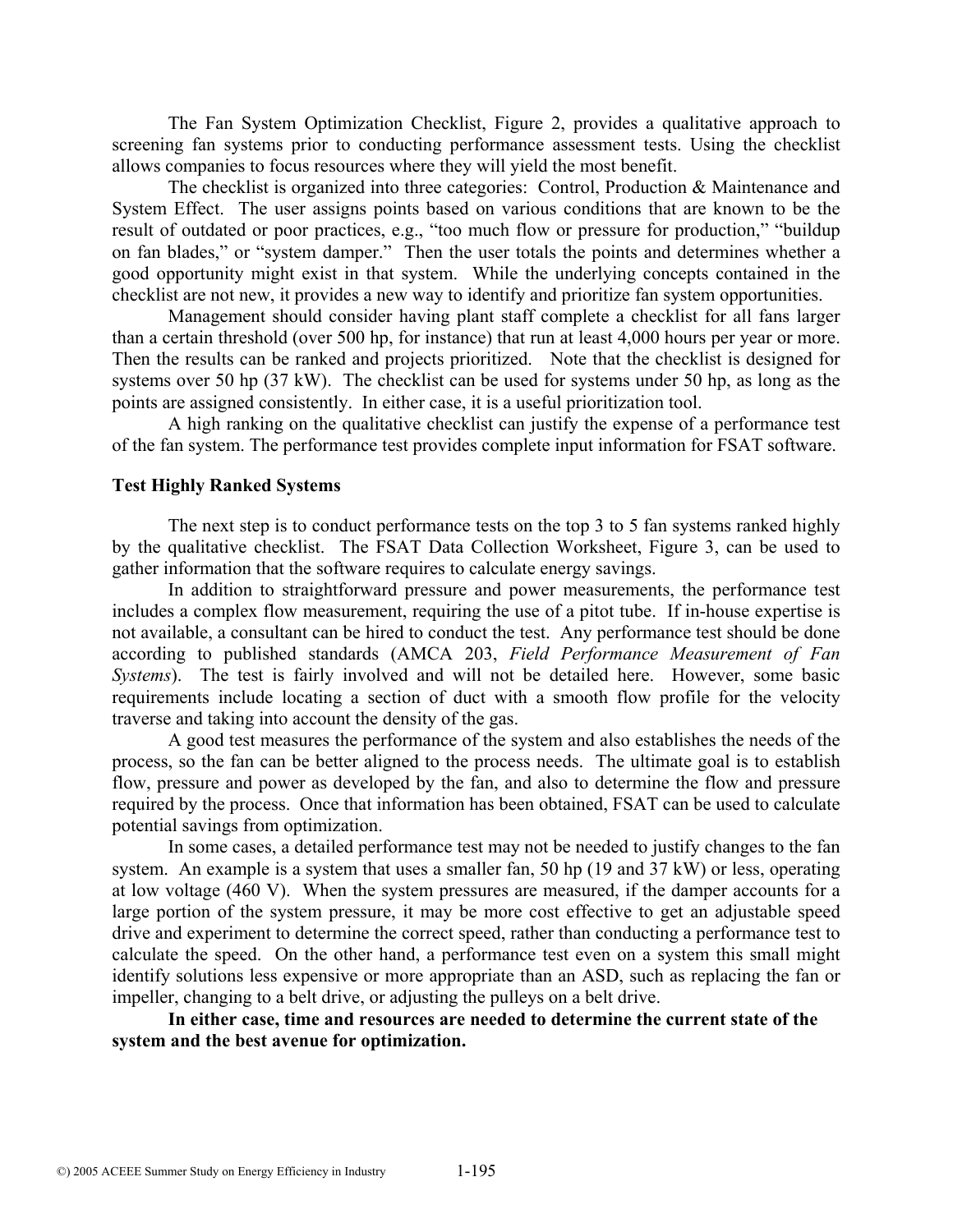|                                                             |                                                                                                                                                                           |                                                                                                                                         | <b>Fan System Optimization Checklist [Copy 1]</b><br>For fans over 50 hp that operate more than 4000 hours per year                                                                                                                                                                                                                                                                                                                                                                                                                                                                                                                                                                                                                                                                                                                                                  |                                                                                       |                                                                                                                                                               |
|-------------------------------------------------------------|---------------------------------------------------------------------------------------------------------------------------------------------------------------------------|-----------------------------------------------------------------------------------------------------------------------------------------|----------------------------------------------------------------------------------------------------------------------------------------------------------------------------------------------------------------------------------------------------------------------------------------------------------------------------------------------------------------------------------------------------------------------------------------------------------------------------------------------------------------------------------------------------------------------------------------------------------------------------------------------------------------------------------------------------------------------------------------------------------------------------------------------------------------------------------------------------------------------|---------------------------------------------------------------------------------------|---------------------------------------------------------------------------------------------------------------------------------------------------------------|
|                                                             |                                                                                                                                                                           |                                                                                                                                         | Instructions: Use this checklist to qualitatively select the top optimization projects for FSAT analysis. Make a copy of this list for each of your major<br>systems, then go through the list and add up the points for the conditions that apply. If there are any control, production & maintenance, or<br>system effect indicators, then add points for size and run hours as follows: *If the system operates more than 4000 hours add a point. **If the<br>system is over 100 hp add a point per 100 hp (200 hp = 2 points, 300 hp = 3 pts, etc). Also add a point or points if production or maintenance<br>problems are severe. Two or more points can indicate a good optimization opportunity. Four or more points probably indicate a very good<br>opportunity. Note: Fans with adjustable speed drives usually are not good candidates for optimization. |                                                                                       |                                                                                                                                                               |
|                                                             |                                                                                                                                                                           |                                                                                                                                         | Are there problems with the system?                                                                                                                                                                                                                                                                                                                                                                                                                                                                                                                                                                                                                                                                                                                                                                                                                                  |                                                                                       |                                                                                                                                                               |
| Points**                                                    |                                                                                                                                                                           | Points*                                                                                                                                 | 1 ____ Motor _______ hp 1 ____ Operating hours ____________                                                                                                                                                                                                                                                                                                                                                                                                                                                                                                                                                                                                                                                                                                                                                                                                          |                                                                                       |                                                                                                                                                               |
|                                                             | Control                                                                                                                                                                   |                                                                                                                                         | <b>Production &amp; Maintenance</b>                                                                                                                                                                                                                                                                                                                                                                                                                                                                                                                                                                                                                                                                                                                                                                                                                                  |                                                                                       | <b>System Effect</b>                                                                                                                                          |
| Points<br>$2 \quad \blacksquare$<br>$2$ —<br>$2$ —<br>$1 -$ | Motor overloads unless<br>damper restricts flow<br>Spill or bypass<br>Discharge damper<br>Inlet damper<br>Variable inlet vane<br>System damper<br>Damper is mostly closed | Points<br>$2\overline{)}$<br>$2$ —<br>$\frac{2}{1}$ $\frac{1}{1}$ $\frac{1}{1}$ $\frac{1}{1}$ $\frac{1}{1}$ $\frac{1}{1}$ $\frac{1}{1}$ | Too much flow or pressure for production<br>Unstable or hard to control system<br>Unreliable system breaks down regularly<br>Not enough flow or pressure for production<br>System is excessively noisy<br>Buildup on fan blades<br>Need to weld ductwork cracks regularly<br>Radial fan handling clean air                                                                                                                                                                                                                                                                                                                                                                                                                                                                                                                                                           | Points<br>$2$ —<br>$\frac{1}{\sqrt{2}}$<br>$\begin{array}{c} 2 \\ 1 \\ 1 \end{array}$ | 90° turn right at fan outlet or inlet<br>90° turn near fan outlet or inlet<br>Dirt leg at bottom of inlet duct<br>No outlet duct<br>Restricted or sharp inlet |

**Figure 2. Fan System Optimization Checklist** 

Figure 2. Fan System Optimization Checklist

 $\odot)$  2005 ACEEE Summer Study on Energy Efficiency in Industry  $\degree$ ) 2005 ACEEE Summer Study on Energy Efficiency in Industry 1-196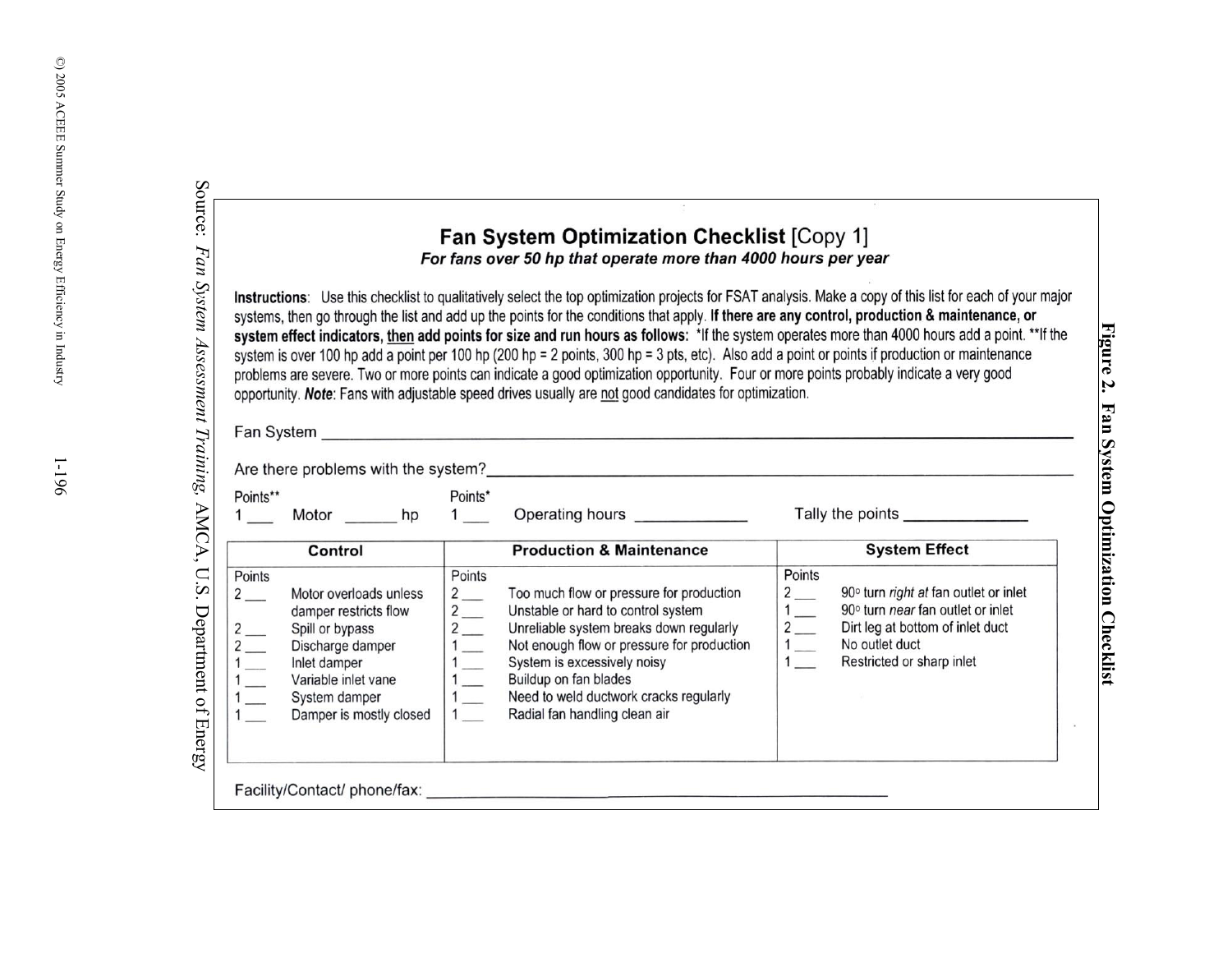| System Name _                                                                                                                                            |                           |           |                                                                                            |  |  |
|----------------------------------------------------------------------------------------------------------------------------------------------------------|---------------------------|-----------|--------------------------------------------------------------------------------------------|--|--|
| <b>FAN AND MOTOR</b>                                                                                                                                     |                           |           |                                                                                            |  |  |
| Airfoil SISW                                                                                                                                             | Backward Curved SISW      |           | Backward Inclined SISW                                                                     |  |  |
| Airfoil DIDW                                                                                                                                             | Backward Curved DIDW      |           | Backward Inclined DIDW                                                                     |  |  |
| $\Box$ ICF Air Handling                                                                                                                                  | ICF Material Handling     |           | ICF Long Shavings                                                                          |  |  |
| $\Box$ Radial                                                                                                                                            | $\Box$ Radial Tip         |           | $\Box$ Vane Axial                                                                          |  |  |
| <b>Fan Speed</b>                                                                                                                                         | rpm OR Fan Diameter       |           | in.                                                                                        |  |  |
| Motor HP                                                                                                                                                 | hp                        |           |                                                                                            |  |  |
| <b>Motor Speed</b>                                                                                                                                       | rpm                       |           |                                                                                            |  |  |
|                                                                                                                                                          |                           |           | <b>Motor Efficiency Class:</b> □ Energy Efficient □ Standard Efficient □ Unknown (Average) |  |  |
| <b>Nominal Motor Voltage volts</b>                                                                                                                       |                           |           |                                                                                            |  |  |
| <b>Motor Full Load</b>                                                                                                                                   |                           | amps      |                                                                                            |  |  |
| SYSTEM INFORMATION [MEASURED OR REQUIRED CONDITIONS]<br>Measured Power ____________ kW OR Measured Current ____________ amps                             |                           |           |                                                                                            |  |  |
| Measured Bus Voltage _____________ volts                                                                                                                 |                           |           |                                                                                            |  |  |
| <b>Drive Type:</b>                                                                                                                                       | <b>Example 1.1 Direct</b> |           | i Belt                                                                                     |  |  |
|                                                                                                                                                          |                           |           | Required [not including avoidable pressure drop due to partially closed dampers]           |  |  |
|                                                                                                                                                          |                           |           | Flow Rate ____________ cfm Fan Static Pressure ____________ in H <sub>2</sub> O            |  |  |
|                                                                                                                                                          |                           |           | Measured [Fan outlet pressure minus fan inlet pressure] - Inlet velocity pressure          |  |  |
|                                                                                                                                                          |                           |           | Flow Rate ____________ cfm Fan Static Pressure ____________ in H <sub>2</sub> O            |  |  |
|                                                                                                                                                          |                           |           |                                                                                            |  |  |
| GAS PROPERTIES [Optional. Complete if non-standard conditions]<br><b>Gas Density</b><br>If gas is air, FSAT can help estimate density:<br>Inlet Dry Bulb | °F                        | Ibm/cu.ft |                                                                                            |  |  |
|                                                                                                                                                          |                           |           |                                                                                            |  |  |

**Figure 3. FSAT Data Collection Worksheet** 

Source: *Fan System Assessment Training,* AMCA, U.S. Dept. of Energy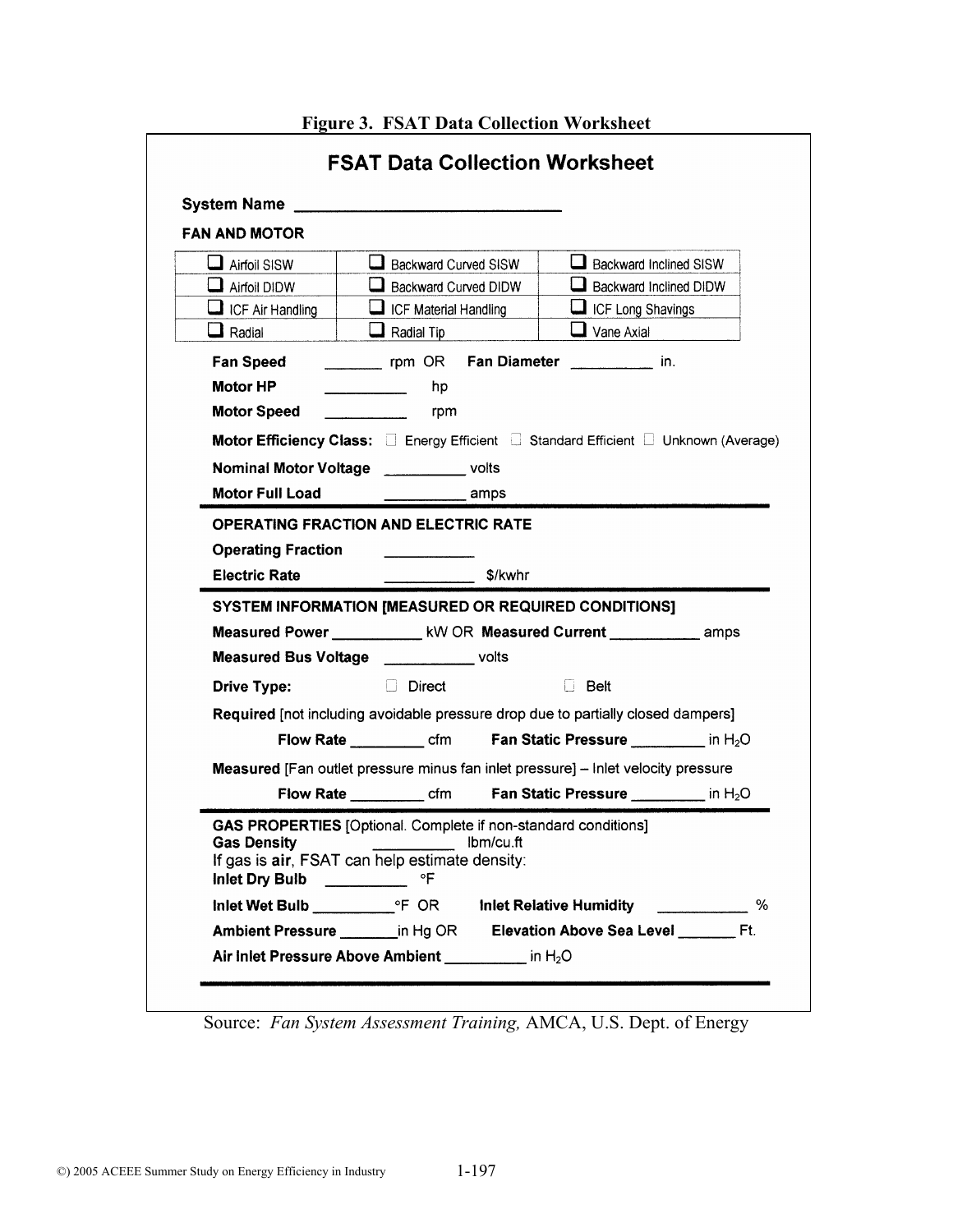#### **Perform FSAT Analysis**

Once the performance test is complete and the data collected, FSAT can be used to calculate the energy savings from optimization. Savings estimates are a very useful and important justification for the capital investment for optimization projects. Figure 4 shows the main screen of the FSAT software. The inputs are on the left hand side of the screen and the outputs on the right hand side.

FSAT is designed to quantify savings by comparing actual field performance numbers to the performance of an ideal fan system, but it does not give direction on what changes to make to optimize the system, or what the root cause of the inefficiency is. The inefficiency could be the result of one or a combination of factors, including a fan oversized for the job, poor inlet or outlet conditions, degradation of the fan wheel due to erosion or corrosion, or perhaps the fan wheel is unsuited for the load. Someone skilled in the operation and optimization of fan systems is needed to determine the cause of the inefficiency.

Some changes that are commonly made to optimize fan systems include:

- Replace the fan or impeller
- Change to new belt drive ratio
- Convert to adjustable speed drive
- Improve system control
- Correct poor inlet/outlet conditions

The advantages and disadvantages of each should be considered.

#### **Prioritize Projects, Stating Benefits and Costs**

Once system performance tests and FSAT analysis is completed, the next step is to determine the benefits and cost of the projects, so that projects may be funded for capital improvement.

When building a business case for a fan system optimization project, both energy and non-energy benefits should be considered, especially since non-energy benefits may be the most compelling reason to go ahead with the project. Some non-energy benefits are quantifiable, while others are not; all should be considered.

The most obvious example of a quantifiable energy benefit is the FSAT calculation of energy savings. A quantifiable non-energy benefit might be eliminating a maintenance cost such as a one-day shutdown each year to weld stress cracks in ductwork from excessive pulsations. After the optimization project, the shutdown will not be needed, and the savings can be easily calculated.

Examples of nonquantifiable benefits include changes to product quality or improved control because of more stable flow. In addition, the optimization could result in fewer pulsations being transmitted to the bearings and causing damage. Even if it is difficult to determine the dollar value of extended motor life, it is a benefit that can help justify the project.

Below are other benefits that should be considered (not all benefits apply in every case).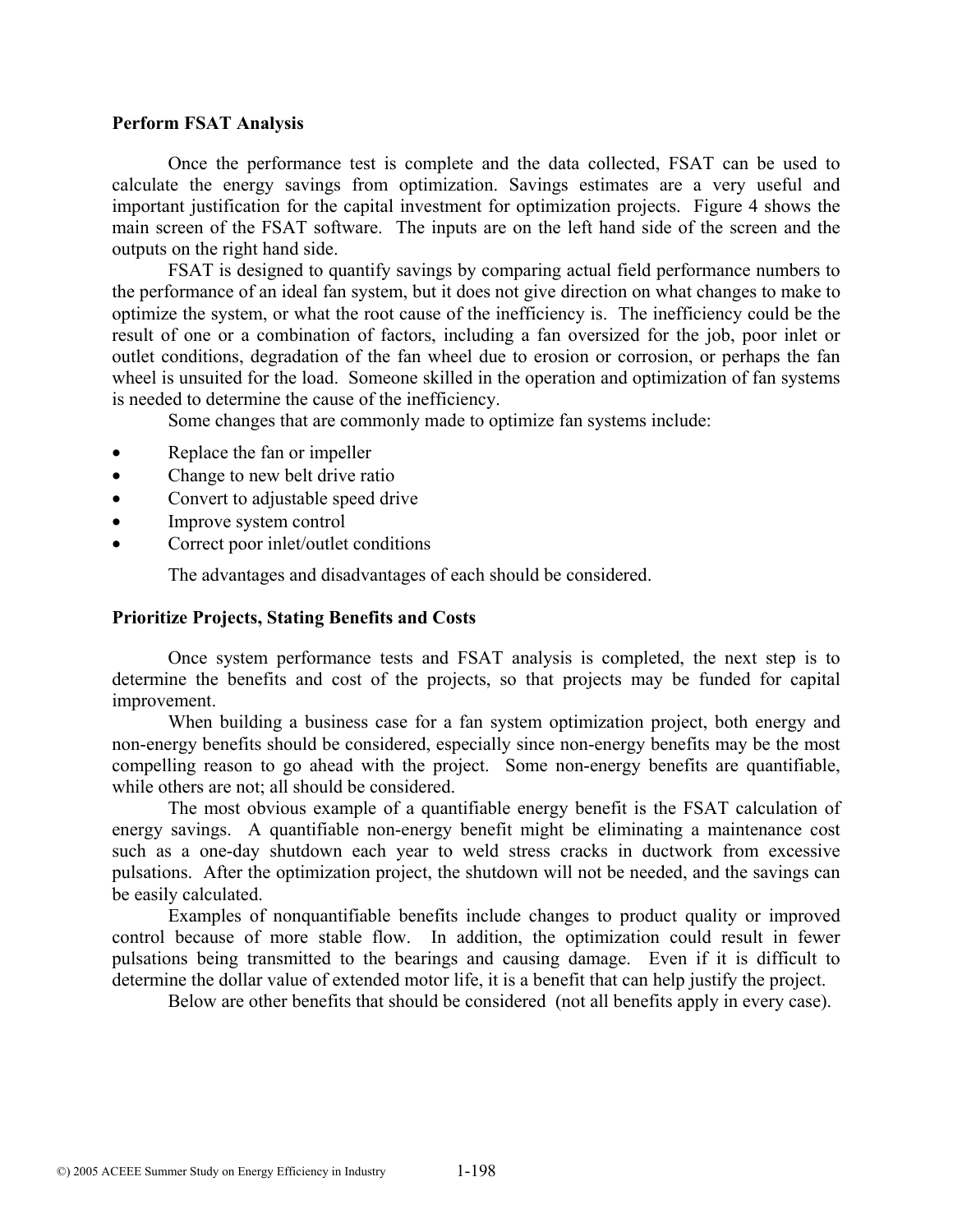

**Figure 4. FSAT Main Screen**

Source: FSAT software, developed jointly by AMCA and Oak Ridge National Laboratory

**Financial/corporate and production benefits.** Save money and energy while boosting profits, improve quality of finished product, improve productivity with less downtime, avoid purchase of expensive, new equipment by better use of existing equipment, make more money by boosting productivity through fewer scrapped parts, meet corporate energy efficiency goals and meet corporate cost reduction goals.

**Maintenance and safety benefits.** Provide a safer, more enjoyable environment for workers (a quieter plant protects hearing and causes less fatigue (Kluger 2004), may not require earplugs and improves communication between employees), protect worker health with cleaner indoor air, experience fewer maintenance concerns (including bearing problems and stress cracking in ductwork), reduce or eliminate the need for silencers, justify newer, better equipment based on solid energy savings data, improve process control through more stable air flow, improve performance of filters, coils, silencers and ductwork through more uniform velocity profile and increase the reliability of systems.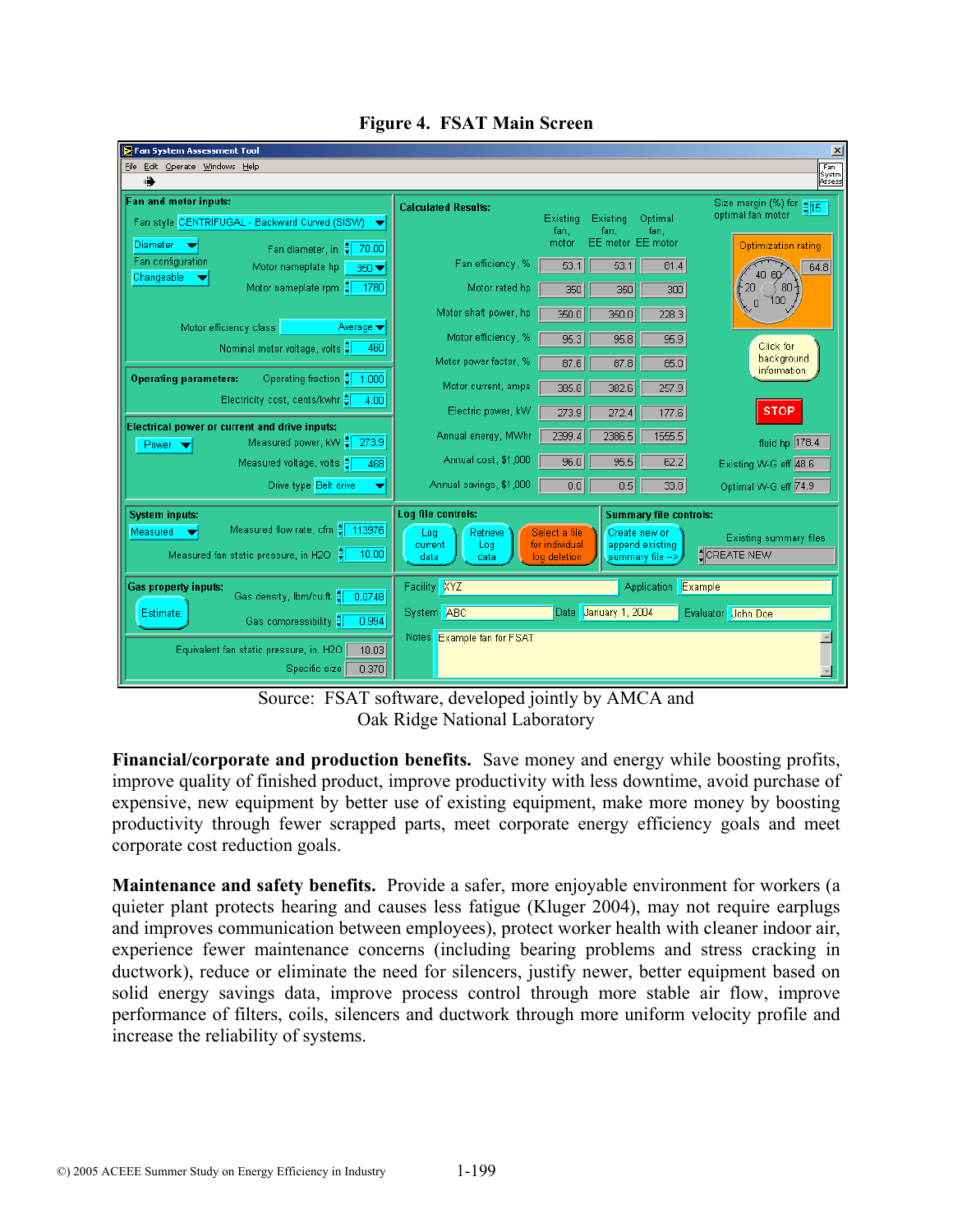**Environmental/societal benefits.** Reduce plant emissions of particulates and pollutants, save energy, which slows the use of limited fossil fuel resources, build fewer new power plants and transmission lines, lower electric rates and reduce emission of carbon dioxide and other greenhouse gases at the local power plant.

### **Look for Co-Funders**

It may be possible to obtain financial assistance for optimization projects. Local, state or regional authorities may have potential funds available. In some states (California, the Pacific Northwest and New York, for example) electric utilities have public benefits funds that can be used to "purchase" power reductions via energy efficiency. These funds can be used to offset a portion of the capital cost of implementation.

## **Verify and Report Savings**

The power should be measured after the changes have been made for comparison, and the savings reported to management. Then the next project on the list should be implemented, resulting in further savings.

# **Developing In-House Fan System Knowledge**

To facilitate implementation of the Optimization Action Plan, it may be useful for staff members to develop their overall knowledge of fan systems. This can be done by:

- Attending AMCA, DOE or other training courses
- Studying materials from ASHRAE (the American Society of Heating, Refrigerating and Air-Conditioning Engineers, Inc.) and AMCA
- Reviewing case studies from organizations such as the Northwest Energy Efficiency Alliance, the Energy Center of Wisconsin and the DOE

In addition, key staff members should become familiar with the plant's fan systems, as well as indicators of optimization opportunities. This can be accomplished by completing the Fan System Optimization Checklists and sharing that information with management. The goal is to understand the fan systems' capabilities and limitations.

As previously mentioned, training in FSAT is also available. Topics covered in the *Fan System Assessment Training Course* include understanding the benefits of optimizing fan systems, calculating the cost of operating fans in a facility, explaining the interaction between the fan curve and system curve, estimating the overall efficiency of a fan system, analyzing the optimization potential of fan systems, learning how to use the FSAT software and creating an action plan to improve fan system efficiency.

Alternatively, a staff member can train to become an FSAT qualified specialist. A qualified specialist will have been to the training course, *FSAT Qualified Specialist Training,* and passed a test showing proficiency in knowledge of the FSAT software. Participants in the qualified specialist course will be able to use manometers, pitot tubes and other instruments to take fan measurements in the field, develop a measurement plan as part of a performance test,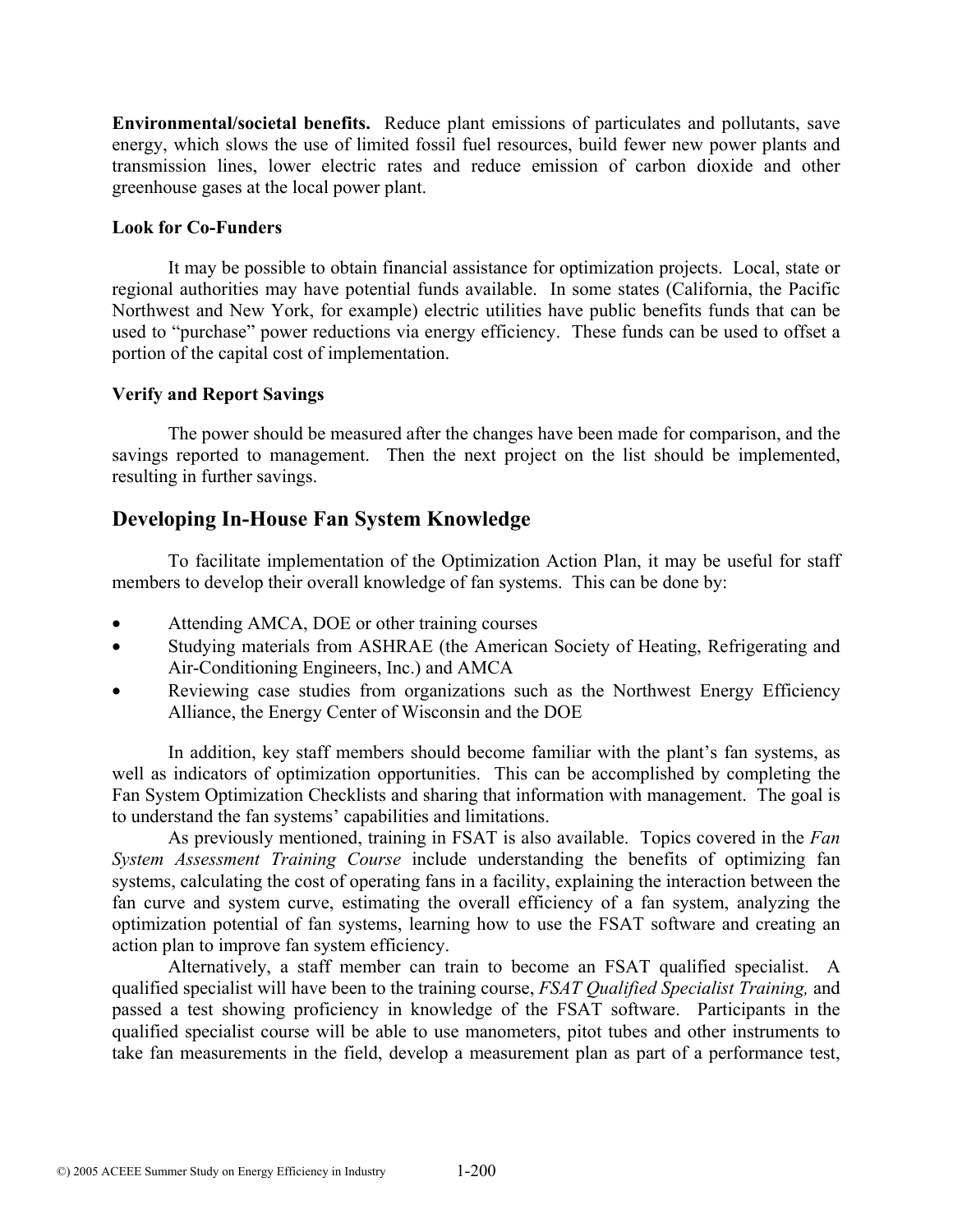analyze field data, use FSAT to model a field fan system, understand how FSAT handles gas temperature and density, describe how to manage files in FSAT and use FSAT to evaluate fan systems.

Developing in-house expertise can take two to three years. For faster results, a qualified specialist or consultant can be brought in to identify key optimization opportunities.

It should be noted that there is a knowledge gap within the DOE-sponsored trainings. The FSAT software will identify systems that are inefficient, but it does not address how the systems can be made efficient. Knowing what to do to the system to capture the energy savings requires in-depth knowledge of fan systems and optimization techniques not covered in the FSAT training courses. The AMCA fan course addresses some of these topics.

# **Management Support for Fan System Optimization**

Managers can support the work of optimizing fan systems by understanding the perspective of plant personnel, who are often under pressure to maintain production. From their viewpoint, the fan systems need to be operable, not optimized. They may have never been told that optimization is a priority. Managers can refocus staff by providing training and funding so that energy savings can be realized from optimizing fan systems.

Specifically, managers can:

- Request an accounting of energy usage of key equipment with an accompanying analysis of the effectiveness and efficiency of each machine;
- Encourage employees to fill out the Fan System Optimization Checklist for key fans and report back the results;
- Make funding available for the performance testing of key systems;
- Send plant staff to training courses, as discussed above;
- Recognize that while staff members are highly skilled in making the company's products, they probably have not been trained in the theory and nuances of applying fans efficiently;
- Prioritize the implementation of the projects, setting up a timetable and a budget. Take into account the overall company strategy (e.g., if a piece of equipment is going to be shut down soon, it shouldn't be studied);
- Resist the temptation to expect something for nothing. An investment must be made to realize savings. In addition, a judgment call needs to be made on the nonquantifiable benefits. A project with a one-year payback may not be as attractive as a project with a three-year payback that also solves a production problem;
- Consider the broader benefits of improving the efficiency of your company's operations. If industry draws 30 percent of electrical power and 20 to 30 percent of that is wasted, there is a sizeable societal impact in allowing that situation to continue to exist. The extra work in evaluating and optimizing a fan system can be justified as beneficial not only to the company, but to the community as well.